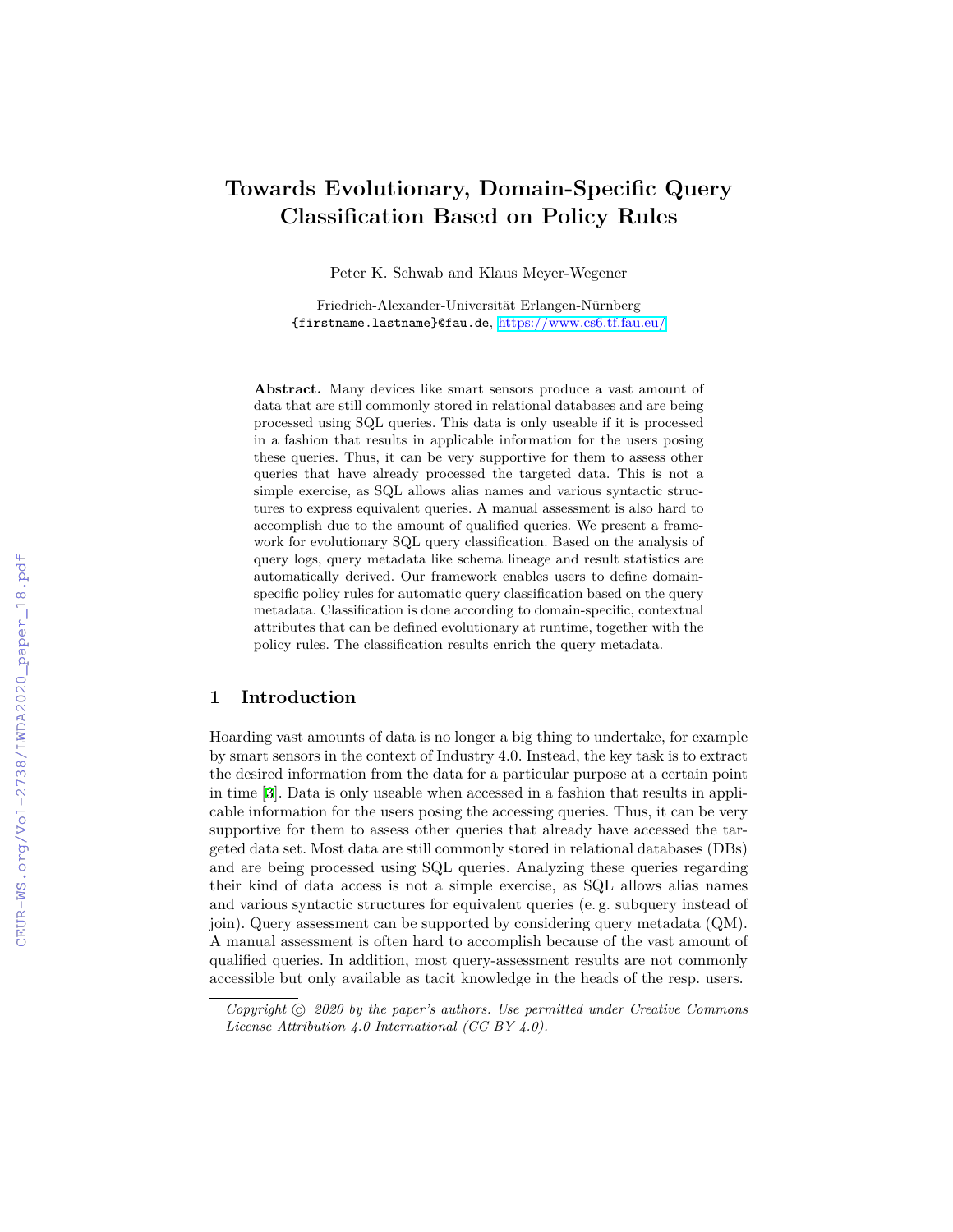*Problem Statement.* We require novel approaches that support query assessment according to a certain processing context. They must ease the analysis of the SQL queries' syntactical variety and support automation of the query classification. Users must be enabled to store their assessment results linked with the underlying queries in order to share them with other users.

*Contribution.* We present a framework for evolutionary, domain-specific SQL query classification based on policy rules. QM like schema lineage and result statistics are automatically derived based on the analysis of query logs. Our framework enables users to externalize their tacit knowledge into domain-specific policy rules for automatic query classification based on the QM. Classification results are stored in contextual QM attributes (QMAs). They can be used for further classification in other policy rules. The contextual QMAs as well as the policy rules can be defined evolutionary at runtime.

# **2 Policy-Based Query Classification**

We provide a policy-based, automatic query classification [[8](#page-4-0)] based on relational and graph-based data models holding QM [[7\]](#page-4-1).

*Evolutionary Definition of Contextual Query Metadata.* Examples for contextual QM are a query's purpose, its compliance according to data-privacy directives, or its aptitude for hardware acceleration. So far, this type of QM was mapped to our relational model. We extend our multi-relational property-graph model [\[7](#page-4-1)] to enable the evolutionary definition of contextual QM at runtime. For every query, a graph with a root vertex holding a UID is modeled. This root can have several edges of type hasContextualAttr to vertices of type contextualAttibute. A vertex has two properties holding the name and the value of the resp. contextual QMA. In addition, a contextualAttibute vertex has exactly one edge hasDataType to a vertex of type dataType. To support a slender, user-centric set of data types that can be selected for contextual QMA, we orientate towards the requirements interchange format (ReqIF) as a standard for user-centric types that fulfill an end-user's plain idea of data types [\[2](#page-4-2)] and provide *Boolean*, *String*, *Integer*, *Float*, *Timestamp*, and *Enumeration*, and lists of these data types.

*Domain-Specific Policy Rules.* Our policies are based on conditional rules. The Boolean expression in their antecedent part describes a query-processing pattern. We provide a domain-specific language to write it down [[8\]](#page-4-0). Our query representation is independent from SQL syntax using the queries' corresponding trees of relational algebra operators. A single tree covers many syntactical variants of semantically equivalent queries. This syntax-independent representation enables a more generic definition of patterns. A *basic* pattern  $p_{\text{basic}}$  is related to a single QM attribute and covers for example an accessed relation or schema attribute, a certain filter predicate, the related DB user, or a query's runtime or number of result tuples. Schema lineage is resolved automatically. Up to now,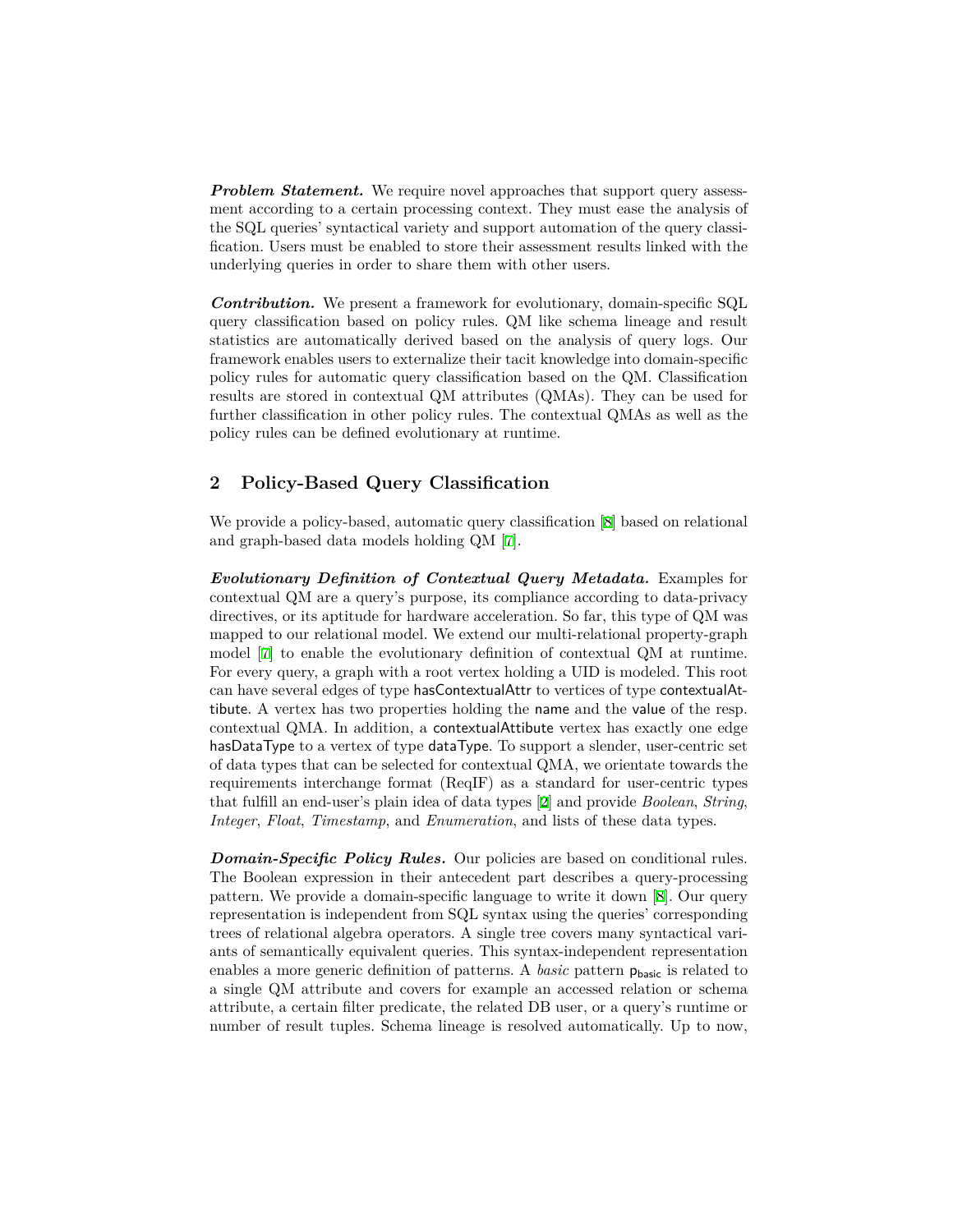basic patterns have been combined by logical conjunction to a *complex* pattern pcomplex. We extend the combination possibilities by adding Boolean operators (NOT, OR, XOR) and nesting via parentheses to create richer complex patterns.

Queries matching a complex pattern will be classified according to the rule's consequent part. So far, this part was fixed on the contextual QMA data-privacy compliance. Based on our data-privacy use case [[6\]](#page-4-3), any policy rule classified a matching query q always as *non-compliant* (cf. List. [1,](#page-2-0) line 2).

We extend our policy rules' consequent part and allow classification to arbitrary contextual QMAs. Now both contextual QMAs and policy rules can be defined at runtime. The assigned value v has to match the data domain of the related contextual QMA  $qma_c$  (cf. List. [1](#page-2-0), line 5). When q is classified, its contextual QM is enriched with the classification result and the related policy IDs of all matching rules. This enables traceability of the classification process.

```
1 /* Status Quo of Policy - Rule Definition */
2 IF q.match ( p_{\text{complex}} ) THEN q.classify ( 'non-compliant' )
3
4 /* Evolutionary Policy Rules */
5 IF q.match ( p_{\text{complex}} ) THEN q.classify ( qma<sub>c</sub>, v )
          Listing 1. Status quo of our policy rules and the proposed extension.
```
#### **3 Exemplary Classification Use Case**

Up to now, our approach was tailored towards the use case of data-privacy compliance [[6,](#page-4-3)[7,](#page-4-1)[8](#page-4-0)]. Examples for policy rules in this context are the prohibition of filters on certain personal data or the requirement of a minimum result size in order to prevent users from drawing conclusions on individuals by queries. We will motivate now another use case that is totally different to the present one in order to demonstrate that by enabling evolutionary contextual QMAs, policy-based query classification can be applied in arbitrary scenarios without the need of adapting our implementation.

To enable hardware-based acceleration of DB query processing, the project "Reconfigurable Data Provider (ReProVide)" provides a sophisticated storage solution based on field-programmable gate arrays (FPGAs) [[1\]](#page-4-4). Its query optimization techniques consider the capabilities of the hardware for a scalable and highly performant near-data processing of Big Data [[5\]](#page-4-5). ReProVide's generic FPGA architecture offers a library of query-processing modules, which can be configured onto the FPGAs. So far, queries apt for near-data processing are selected manually based on tacit expert knowledge. The ReProVide system is a system on a chip (SoC) with its own storage [[4\]](#page-4-6). Only queries accessing data that are stored there can be accelerated by the FPGAs. Filter operators, for example, can be accelerated at line rate. But there are different query-processing modules for filters, depending on the involved data type. Thus, assuming that the date dimension of the TPC-DS benchmark suite<sup>[1](#page-2-1)</sup> is located on the RePro-

<span id="page-2-1"></span><sup>1</sup> <http://www.tpc.org/tpcds/>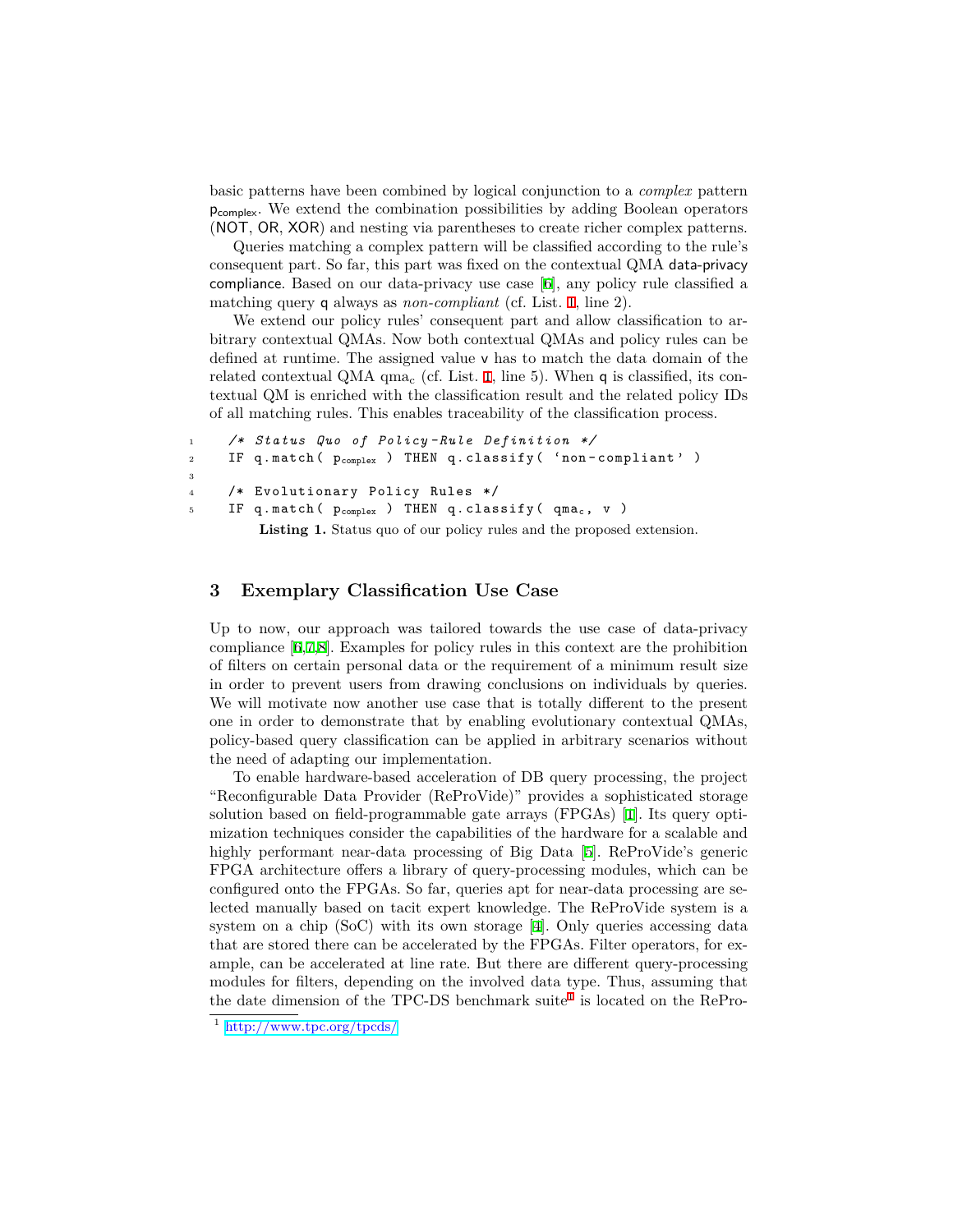Vide storage, a responsible DB administrator could first create a new contextual QMA at runtime with name hardware-acceleration aptitude and data type *List<Enumeration>* with the elements {'filter (float)', 'filter (int)', 'filter (uint)', 'filter (boolean)', 'filter (string)', 'filter (date)', 'filter (timestamp)'}. Then, the admin could create the policy rule shown in List. [2](#page-3-0) which triggers automatic classification of queries containing filter operations on integers. The admin accordingly creates further policy rules covering filter operations on other data types. This means, a query containing several filter operations on different data types can be classified by different policy rules. Therefore, our contextual QMA was defined as a List. For example, the query in List. [3](#page-3-1) will finally be classified as hardware-acceleration aptitude  $=$  {'filter (int)', 'filter (string)'}.

```
1 IF q.match (
2 restrictsOn ('date_dim', 'd_year') OR
3 restrictsOn ('date_dim', 'd_dow') OR
4 ...
5 restrictsOn ( ' date_dim ' , ' d_last_dom ')
6 )
7 THEN q . classify ( ' hardware - acceleration aptitude ' ,
8 ' filter (int)'
9 )
```
**Listing 2.** Example rule to classify queries apt for hardware acceleration.

```
1 SELECT d_year , d_dow
2 FROM date_dim
3 WHERE d_day_name = " Monday " AND ( d_year > 1900 OR d_moy > 4)
   Listing 3. Example query that filters on data stored within the ReProVide system.
```
As ReProVide also allows hardware acceleration of projections and semijoins, the enumeration's elements of our contextual QMA can be extended by respective elements and new policy rules could be defined to enable classification of queries containing these operations. All of this can happen at runtime, without adapting our implementation. Furthermore, the authors of ReProVide also aim query-sequence optimization [\[4](#page-4-6)]. Our framework can also support this aim by defining additional contextual QMAs and policy rules – again at runtime.

### **4 Next Steps**

We will elaborate the use case for hardware acceleration in more detail concerning our approach. Furthermore, we have to solve the problem of contradicting classification results based on conflicting policy rules. A prototypic implementation will give further information about the applicability of our evolutionary approach for arbitrary scenarios.

*Acknowledgement:* The authors would like to thank the anonymous reviewers for their valuable remarks.